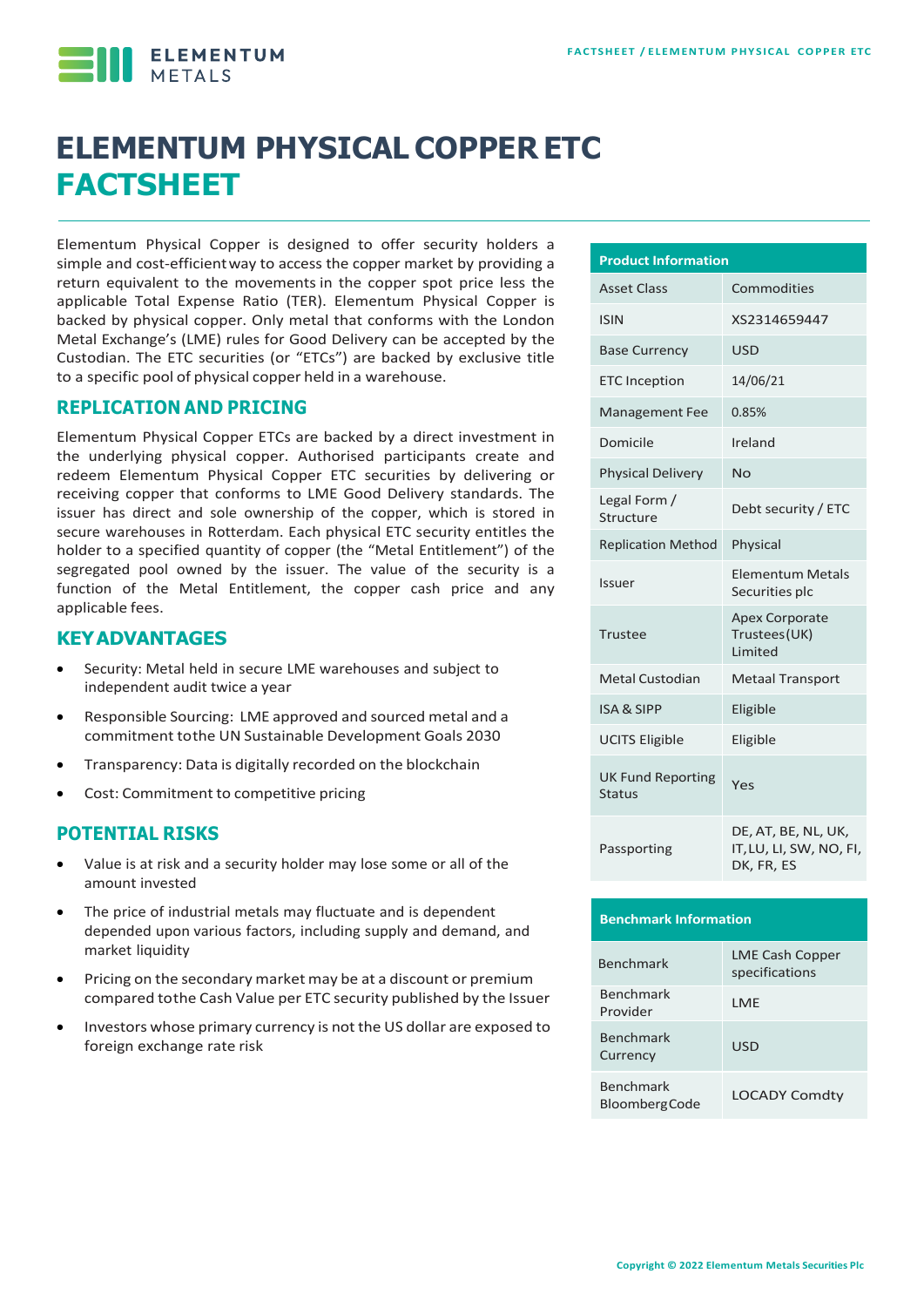

# **COPPER PRICE (USD/MT)**



## **PERFORMANCE SUMMARY**

| Performance Summary           | 1M        | ЗM        | YTD       | '1 Y      |
|-------------------------------|-----------|-----------|-----------|-----------|
| Elementum Physical Copper ETC | $-11.21%$ | $-11.51%$ | $-6.77\%$ | N/A       |
| Benchmark                     | $-11.15%$ | $-11.32%$ | $-6.48%$  | $-11.60%$ |

Performance for periods under one year is cumulative and over one year is annualised

## **LISTING INFORMATION**

| Exchange    | <b>Trading</b><br><b>Currency</b> | Exchange<br>Ticker | <b>Bloomberg</b><br>Code | <b>RIC</b>     | <b>SEDOL</b>   | <b>ISIN</b>  | WKN /<br>Valor | Listing<br><b>Date</b> |
|-------------|-----------------------------------|--------------------|--------------------------|----------------|----------------|--------------|----------------|------------------------|
| B. Italiana | EUR                               | <b>TCOP</b>        | <b>TCOP IM</b>           | <b>TCOP.MI</b> |                | XS2314659447 |                | 17/06/21               |
| <b>LSE</b>  | <b>USD</b>                        | <b>TCOP</b>        | <b>TCOP LN</b>           | <b>TCOP.L</b>  | <b>BMYLVM1</b> | XS2314659447 |                | 17/06/21               |
| LSE         | <b>GBX</b>                        | <b>TCUS</b>        | <b>TCUS LN</b>           | <b>TCUS.L</b>  | <b>BMYLVLO</b> | XS2314659447 |                | 17/06/21               |
| <b>SIX</b>  | <b>CHF</b>                        | <b>TCOP</b>        | <b>TCOP SW</b>           | <b>TCOP.S</b>  |                | XS2314659447 | 112161508      | 29/07/21               |
| Xetra       | <b>EUR</b>                        | OIIE               | OIIE GY                  | OIIE.DE        |                | XS2314659447 | A3GQ0Q         | 26/08/21               |